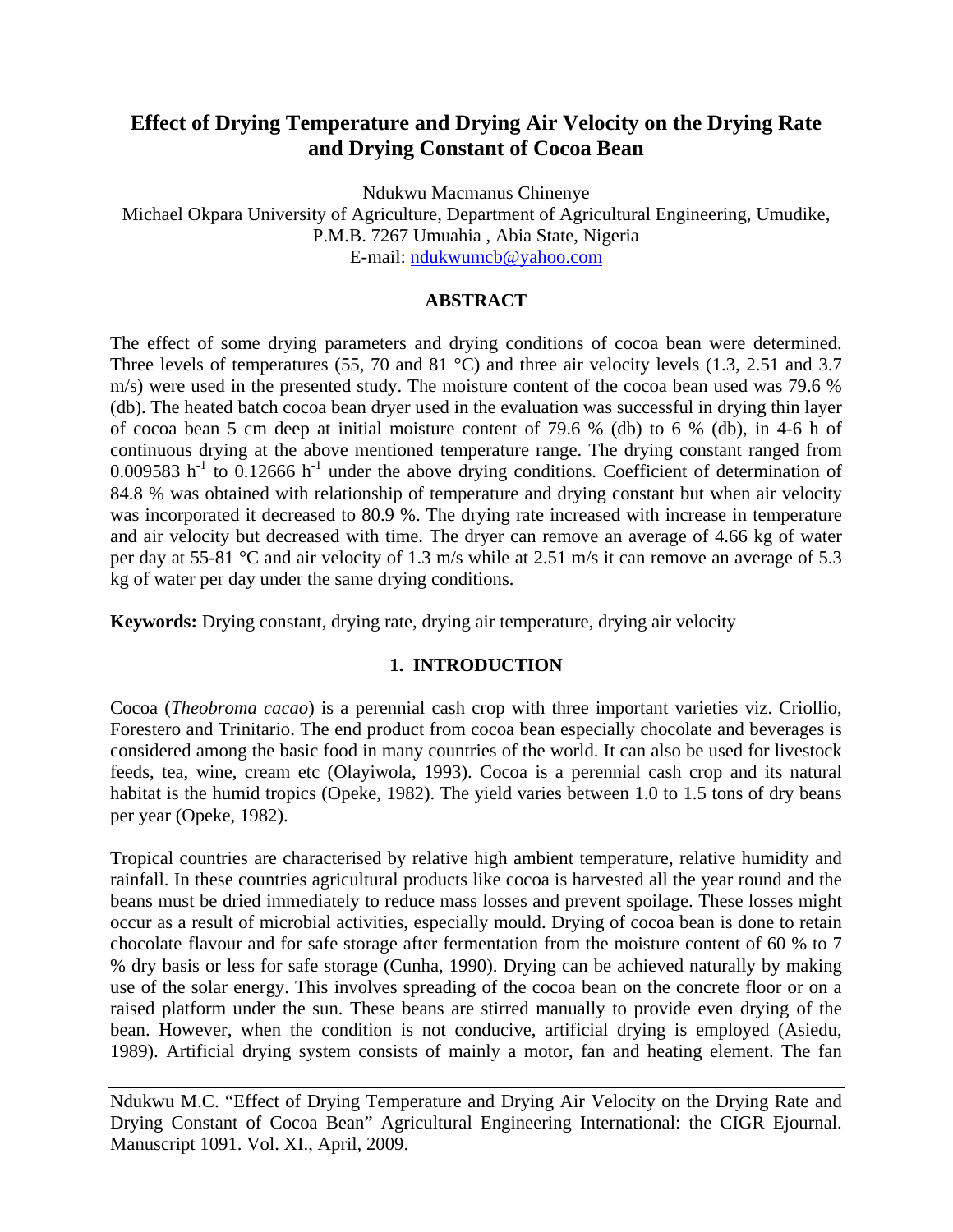drives the heated or unheated drying air into the bed. When heat is added to the drying air, the rate of drying increases, depending on the selected drying temperature and air velocity (Jayas and Sohkansanj, 1989). Artificial drying of cocoa is brought about by the frequent raining, coupled with frequent turning which can be tiresome when the drying is done manually. However engineers are weary of the problem of over drying and quick drying of cocoa bean by heated dryers. Over drying reduces the dry matter and causes increase in energy cost (Arinze et al., 1996) while quick drying prevents the chemical processes started during fermentation to be completed. Therefore proper prediction of the drying time is very important. Knowledge of the drying rate and drying constant in relationship with the drying temperature and air velocity is very important to the scientists and engineers who are involved in the design of the dryers and other post harvest machines involved in cocoa processing.

The review of literature revealed some limited work on this area; however post-harvest machine designed with their data cannot function effectively because of the peculiar agro climatic conditions of a particular area (Ndirika and Oyeleke, 2006). Various studies on the drying of biomaterials indicated that drying constant and drying rate are important factors in predicting the drying time of biomaterials (Brooker et al., 1992). The importance of drying constant in relation to handling, processing and design of post harvest machine is justified. The objective of this research was to determine

- 1. the drying constant of cocoa bean dryer.
- 2. the influence of temperature and air velocity on the drying constants of cocoa bean drying.
- 3. the influence of air temperature and air velocity on the drying rate of cocoa bean.

# **2. MATERIALS AND METHODS**

## **2.1 Materials**

Cocoa (Forestero varieties) was used for the experiment. Initially, heap fermentation technique was applied on 50 kg sample for seven days. After sorting stones, shell and other foreign material were removed. The sample was thoroughly mixed and stored in a bag (jute) at room temperature (25  $^{\circ}$ C) to allow uniform moisture distribution within the samples. The weight of cocoa bean that will form a three kernel layer on the drying trough was also determined. A heated batch cocoa bean dryer used for crops with high initial moisture content was used for the experiment.

# **2.2 Experimental Procedure**

In order to obtain the evaluation factors used for the research, measurement of drying air temperature, ambient (surrounding) temperature, humidity, air velocity and moisture content were made. Dry and wet bulb temperature was measured with a type T thermocouple with a maximum error of 0.5 °C. To measure the wet bulb temperature, the thermocouple junction was covered in a wet wick, which protrudes out from a bottle filled with water. The measured temperature was used to obtain air humidity from the psychometric chart and psychometric relation. Drying time was determined with a stop watch.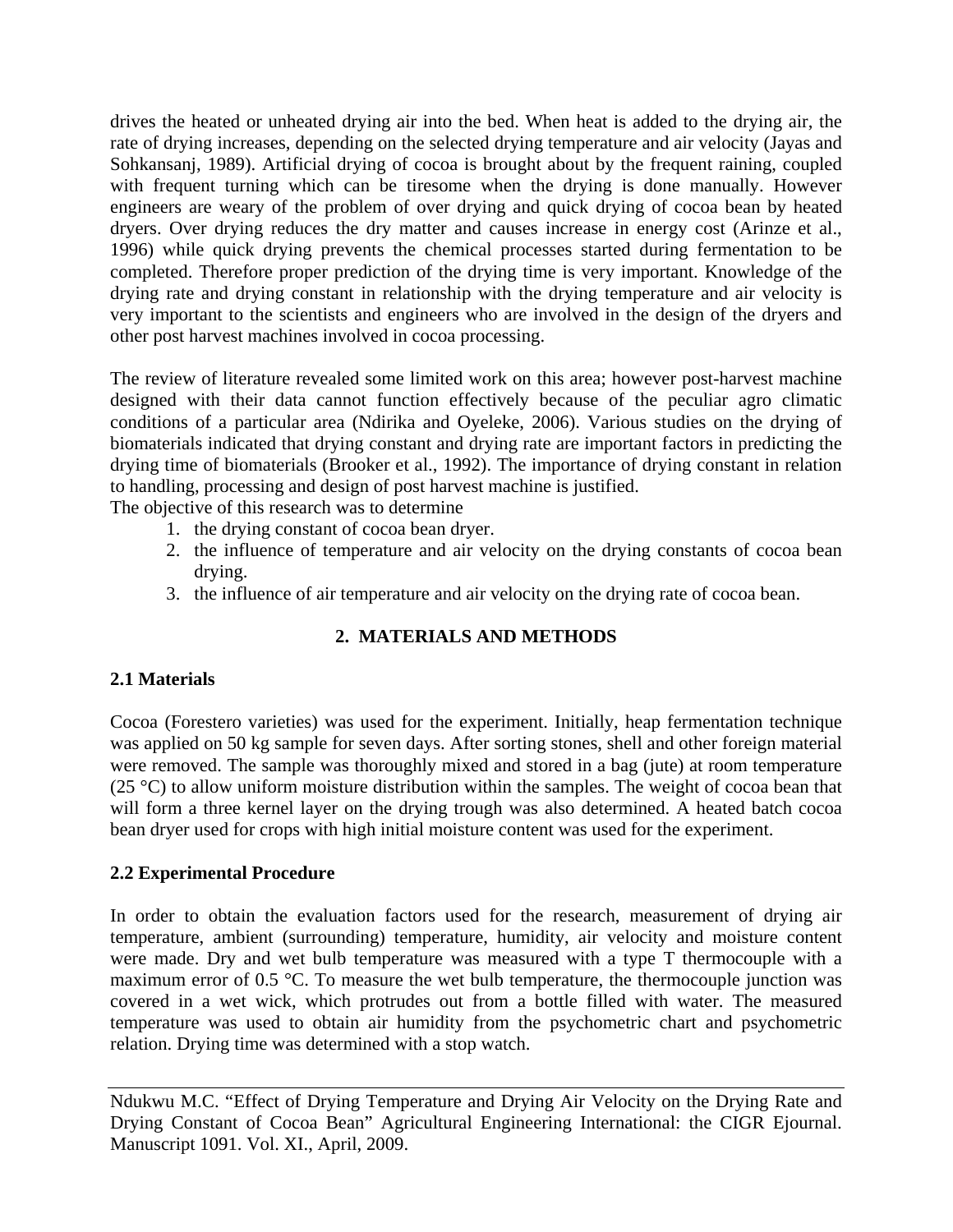Also to obtain the desired moisture content, the samples were conditioned by soaking them in a calculated quantity of water and mixing thoroughly. The mixed samples (1.378 kg each) were sealed in polyethylene bags at  $5^{\circ}$ C in a refrigerator for 15 days to allow the moisture to distribute uniformly throughout the sample (Islam and Pederson, 1987). The quantity of 1.387 kg is the mass of the kernel that can completely form three kernel layer on the drying trough of the dryer. A moisture meter, which was previously calibrated with an oven method according to ASAE standard S358.2 (1983), was used to determine the moisture content dry basis.

The drying air temperature was controlled with the aid of a thermostat attached to the heating element of the dryer, which was previously calibrated to read its maximum at the drying air temperature and turn off heating if maximum threshold is exceeded. Drying air velocity is determined with a vane anemometer equipped with a multimeter. The drying parameters were as follows:

- Drying air temperature: 55, 70 and 81 °C
- Drying air velocity: 1.3, 2.51 and 3.7 m/s
- Initial moisture content: 79.6 % (db)
- Relative humidity: 80 % (ambient)
- Mass of each sample: 1.378 kg

# **2.3 Drying Test**

The method adopted here is the thin layer drying method. 1.378 kg of cocoa bean at initial moisture content of 79.6% (db) was loaded into the bean basket and spread to form about three kernel layer on the tray. Drying air temperature was determined with a type T thermocouple fixed at the exhaust duct. The bean basket and the cocoa bean were removed every 30 min and weighed to record moisture loss data. This was done for every air velocity and temperature as stated above. The test was completed in triplicate and the average taken. The test was carried out until there was no change in mass. At that point, it was assumed that the moisture content has reached equilibrium with the surrounding. The drying time started immediately when drying process began. However, before the drying began a dummy basket was used to achieve the stable drying condition. The moisture ratio was calculated from the Equations 1-3.

$$
MR = e^{-Kt} \tag{1}
$$

$$
MR = \frac{M - M_e}{M_i - M_e} = e^{-Kt}
$$
 (2)

$$
K = -\frac{\ln MR}{t} \tag{3}
$$

Where MR is moisture ratio,  $M_i$  is initial moisture content,  $M_e$  is equilibrium moisture content, M is moisture content at time *t* and *K* is drying constant.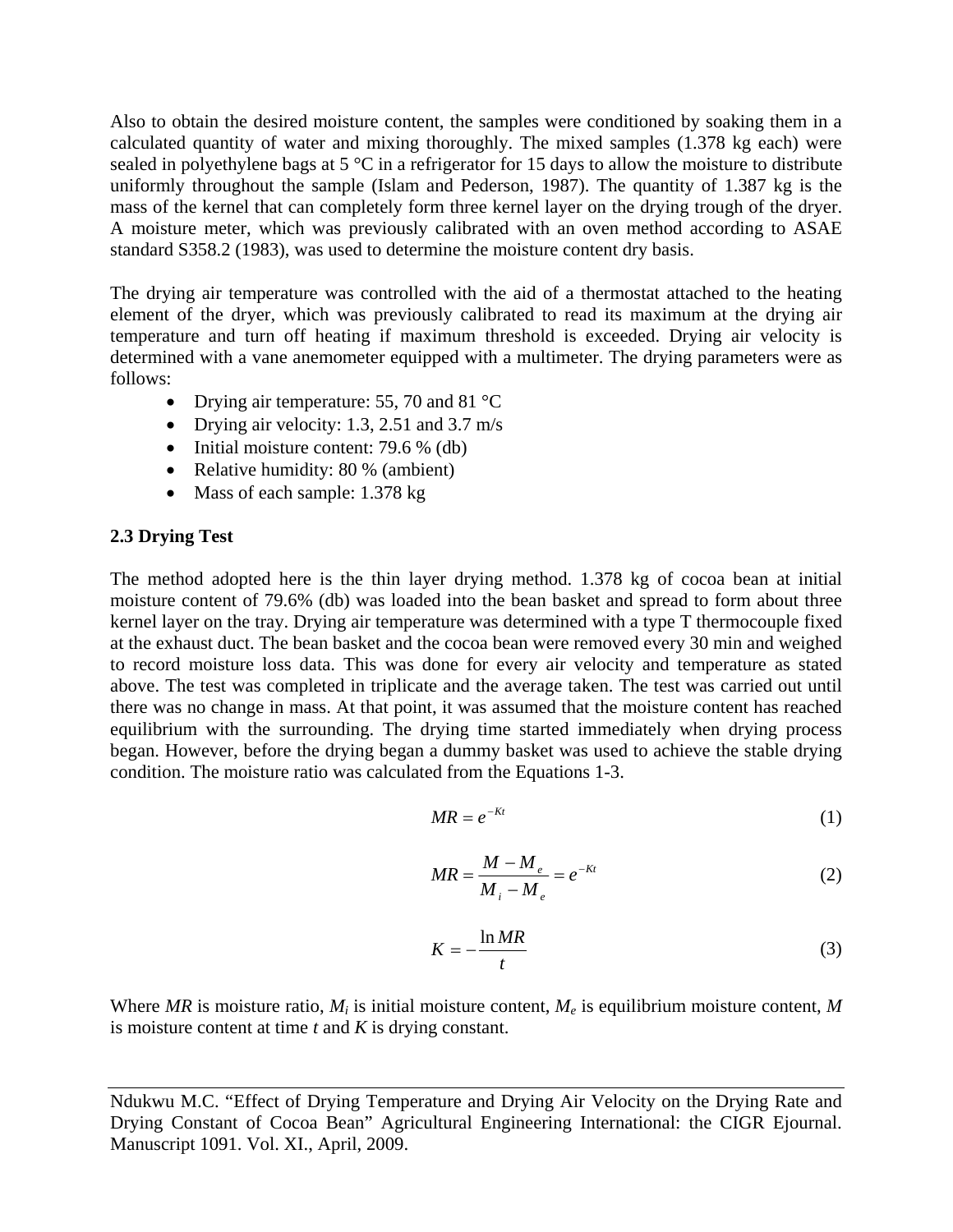The drying constant was calculated from the slope of the negative natural log of the moisture ratio against time. The drying rate was determined from change in mass with time.

#### **3. RESULTS AND DISCUSSION**

#### **3.1 Effect of Drying Air Temperature and Air Velocity on the Drying Constant**

The data obtained from the experiment was indicated in table 1 and table 2. The drying constant  $(K<sub>1</sub>)$  was calculated from the slopes of drying curves as shown in figures 1, 2 and 3 plotted based on equation 3 for the different drying temperatures and drying air velocities and presented as  $K_1$ in table 1. From the table 1 and figures 1-3, the drying constant showed a relationship with the drying temperature and drying air velocity. It increased with increase in drying temperature and drying air velocity. From table 1 a linear regression was run with the drying constant  $(K_1)$  as the dependent variable and drying temperature (T) as the independent variable. The best fitting equation was given as

$$
K_2 = 4.882 \times 10^{-4} T - 1.82 \times 10^{-2}
$$
 (4)

The above equation has a coefficient of determination of 84.8 %. When air velocity (V) was incorporated into the above equation, the best fitting equation was given as  $K_3$ 

$$
K_3 = 4.882 \times 10^{-4} T + 1.506 \times 10^{-3} V - 2.23 \times 10^{-3}
$$
 (5)

The coefficient of determination was 80.9 % in this latter case. The standard error for the two equations were  $5.22 \times 10^{-3}$  and  $4.22 \times 10^{-3}$ . K<sub>1</sub>, K<sub>2</sub> and K<sub>3</sub> are presented in table 1 below. In the equations 4 and 5, it can be concluded that the air velocity has a lesser effect on the drying constant while is a strong function of temperature. However, both correlate well with the drying constant. This agrees with the work of Jayas and Sokhansanj (1989) that temperature has the strongest effect on the drying constant of barley at low temperature.



Figure 1. Drying curve of cocoa bean drier at 1.3 m/s at different temperature

Ndukwu M.C. "Effect of Drying Temperature and Drying Air Velocity on the Drying Rate and Drying Constant of Cocoa Bean" Agricultural Engineering International: the CIGR Ejournal. Manuscript 1091. Vol. XI., April, 2009.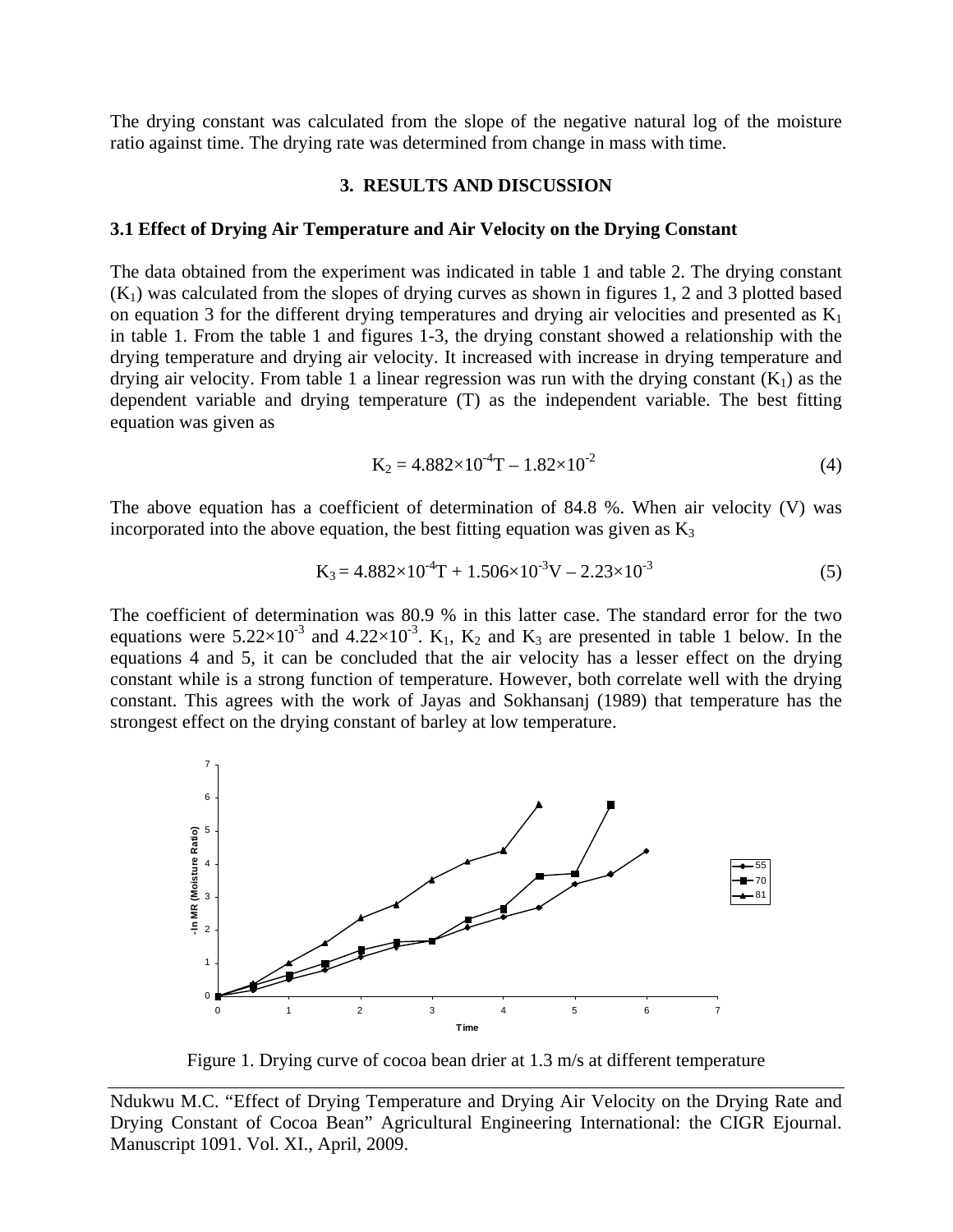

Figure 2. Drying curve for cocoa bean dried at 2.51 m/s at different temperature



Figure 3. Drying curve of cocoa bean dried at 3.7 m/s at different temperature

| Table 1. Drying constants of cocoa bean |                   |                           |                           |                           |  |  |  |  |  |  |  |
|-----------------------------------------|-------------------|---------------------------|---------------------------|---------------------------|--|--|--|--|--|--|--|
| Temperature, $\mathrm{C}$               | Air velocity, m/s | $K_1$ , min <sup>-1</sup> | $K_2$ , min <sup>-1</sup> | $K_3$ , min <sup>-1</sup> |  |  |  |  |  |  |  |
| 55                                      | 1.3               | 0.009583                  | 0.008251                  | 0.0064348                 |  |  |  |  |  |  |  |
| 70                                      | 1.3               | 0.011123                  | 0.15574                   | 0.0137518                 |  |  |  |  |  |  |  |
| 81                                      | 1.3               | 0.018291                  | 0.020944                  | 0.0184578                 |  |  |  |  |  |  |  |
| 55                                      | 2.51              | 0.010083                  | 0.008251                  | 0.008257                  |  |  |  |  |  |  |  |
| 70                                      | 2.51              | 0.011250                  | 0.015574                  | 0.0015574                 |  |  |  |  |  |  |  |
| 81                                      | 2.51              | 0.012208                  | 0.020949                  | 0.020280                  |  |  |  |  |  |  |  |
| 55                                      | 3.7               | 0.010459                  | 0.018257                  | 0.0100432                 |  |  |  |  |  |  |  |
| 70                                      | 3.7               | 0.011708                  | 0.015576                  | 0.0173662                 |  |  |  |  |  |  |  |
| 81                                      | 3.7               | 0.012666                  | 0.020944                  | 0.220722                  |  |  |  |  |  |  |  |

Ndukwu M.C. "Effect of Drying Temperature and Drying Air Velocity on the Drying Rate and Drying Constant of Cocoa Bean" Agricultural Engineering International: the CIGR Ejournal. Manuscript 1091. Vol. XI., April, 2009.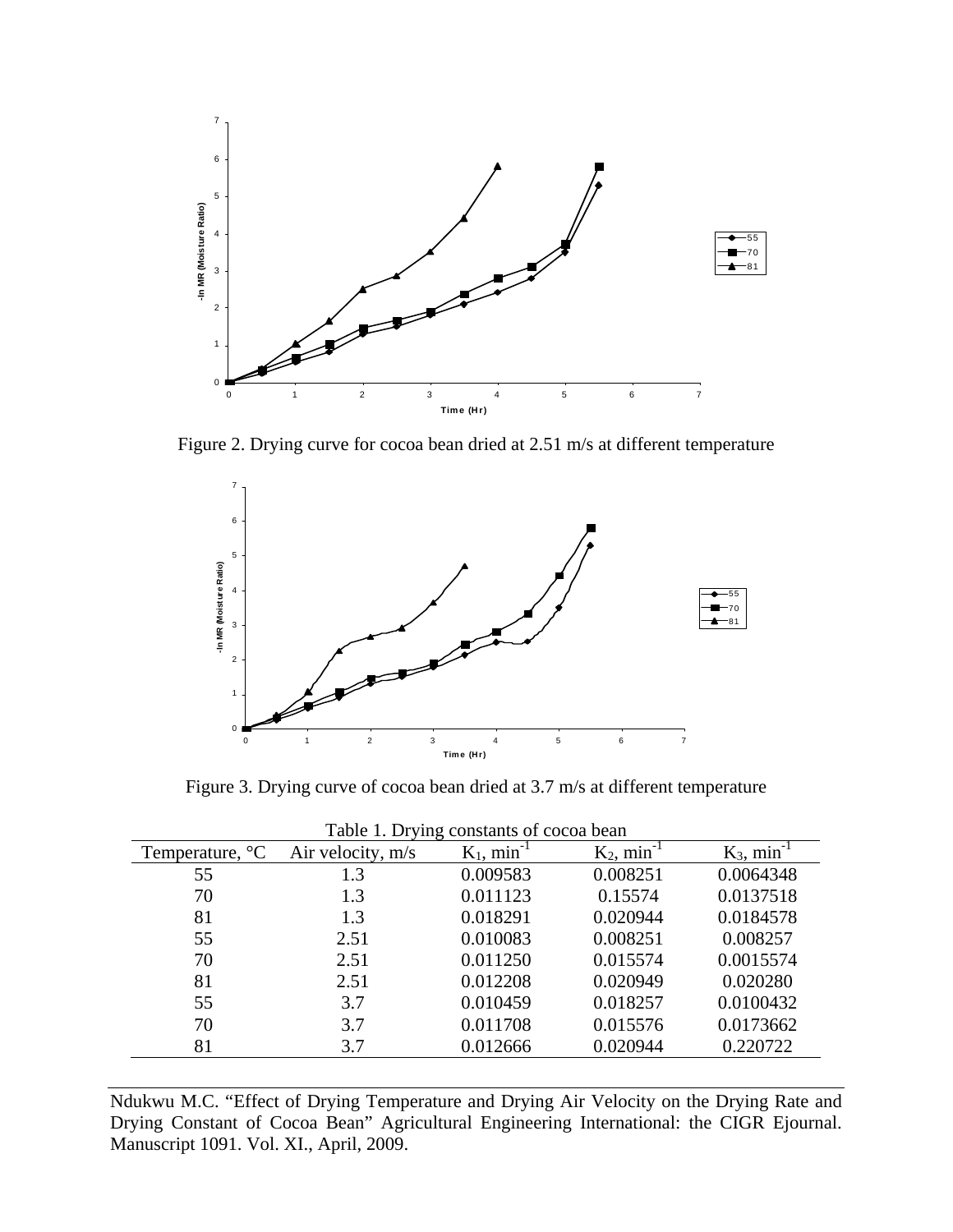### **3.2 Drying Rate and Moisture Content Variations**

Table 2 shows the drying rate for the drier when the cocoa bean at 79.6 % (dry bases) initial moisture content is dried at the respective temperature of 55, 70 and 81 °C and air velocities of 1.3, 2.51 and 3.7 m/s. The cocoa bean exhibited a falling rate period just like most of other agriculture products. According to Baryeh (1985), cocoa exhibits critical moisture content at 100 % db but since the moisture content used is less, therefore it follows a falling rate period. The calculated average drying rates for the entire drying period, at 1.3 m/s, were 0.149 kg/h for 55  $\degree$ C, 0.171 kg/h for  $\frac{70}{\text{°C}}$  and 0.291 kg/h for 81  $\text{°C}$ . This implies that the machine can remove an average of 3.576 - 6.984 kg of water a day with the above drying conditions. However, it increases at 2.5 m/s given an average of 3.912, 4.464 and 7.512 kg of water per day respectively at the drying air temperatures of 55, 70 and 81 °C. This shows that the drying rate is a strong function of temperature, air velocity and time. It is highest at the first one hour of continuous drying for all temperatures and decreases with time. This is a result of low internal resistance of moisture at the beginning of drying; therefore when energy is impacted moisture can easily move to surface, where evaporated. As the drying progressed, more energy was required to break the molecular bond of the moisture and since constant energy was supplied, it took longer time to break, therefore drying rate decreased. The drying is completed within 6 h of continuous drying on the thin layer.

| Time, h | $V=1.3$ m/s    |                | $V = 2.51$ m/s |                | $V = 3.7$ m/s  |                |                |                |                |
|---------|----------------|----------------|----------------|----------------|----------------|----------------|----------------|----------------|----------------|
|         | $55^{\circ}$ C | $70^{\circ}$ C | $81^{\circ}$ C | $55^{\circ}$ C | $70^{\circ}$ C | $81^{\circ}$ C | $55^{\circ}$ C | $70^{\circ}$ C | $81^{\circ}$ C |
| 0.00    | 0.00           | 0.00           | 0.00           | 0.00           | 0.00           | 0.00           | 0.00           | 0.00           | 0.00           |
| 0.50    | 0.60           | 0.75           | 0.81           | 0.65           | 0.78           | 0.81           | 0.66           | 0.79           | 0.83           |
| 1.00    | 0.38           | 0.40           | 0.60           | 0.40           | 0.50           | 0.63           | 0.44           | 0.61           | 0.65           |
| 1.50    | 0.21           | 0.23           | 0.035          | 0.24           | 0.32           | 0.40           | 0.27           | 0.32           | 0.44           |
| 2.00    | 0.15           | 0.17           | 0.19           | 0.16           | 0.20           | 0.20           | 0.18           | 0.25           | 0.31           |
| 2.50    | 0.10           | 0.11           | 0.14           | 0.10           | 0.15           | 0.16           | 0.12           | 0.19           | 0.19           |
| 3.00    | 0.08           | 0.09           | 0.10           | 0.09           | 0.12           | 0.14           | 0.10           | 0.13           | 0.14           |
| 3.50    | 0.04           | 0.05           | 0.08           | 0.04           | 0.07           | 0.09           | 0.09           | 0.09           | 0.10           |
| 4.00    | 0.03           | 0.03           | 0.06           | 0.04           | 0.04           | 0.08           | 0.05           | 0.07           | 0.10           |
| 4.50    | 0.02           | 0.02           | 0.06           | 0.023          | 0.02           |                | 0.025          | 0.03           |                |
| 5.00    | 0.02           | 0.02           |                | 0.02           | 0.02           |                | 0.02           | 0.03           |                |
| 5.50    | 0.01           | 0.01           |                | 0.01           | 0.015          |                | 0.01           | 0.02           |                |
| 6.00    | 0.01           | 0.01           |                | 0.01           |                |                |                |                |                |

Table 2. Calculated drying rates at different air velocity and drying air temperature (kg/h)

### **4. CONCLUSIONS**

From the study it can be concluded that the research has tried to widen the fundamental knowledge on cocoa bean drying. The result has shown that drying constant and drying rate has strong relationship with drying temperature and drying air velocity. The drying constant showed a linear relationship with temperature, with a coefficient of determination of 84.8 %, however it